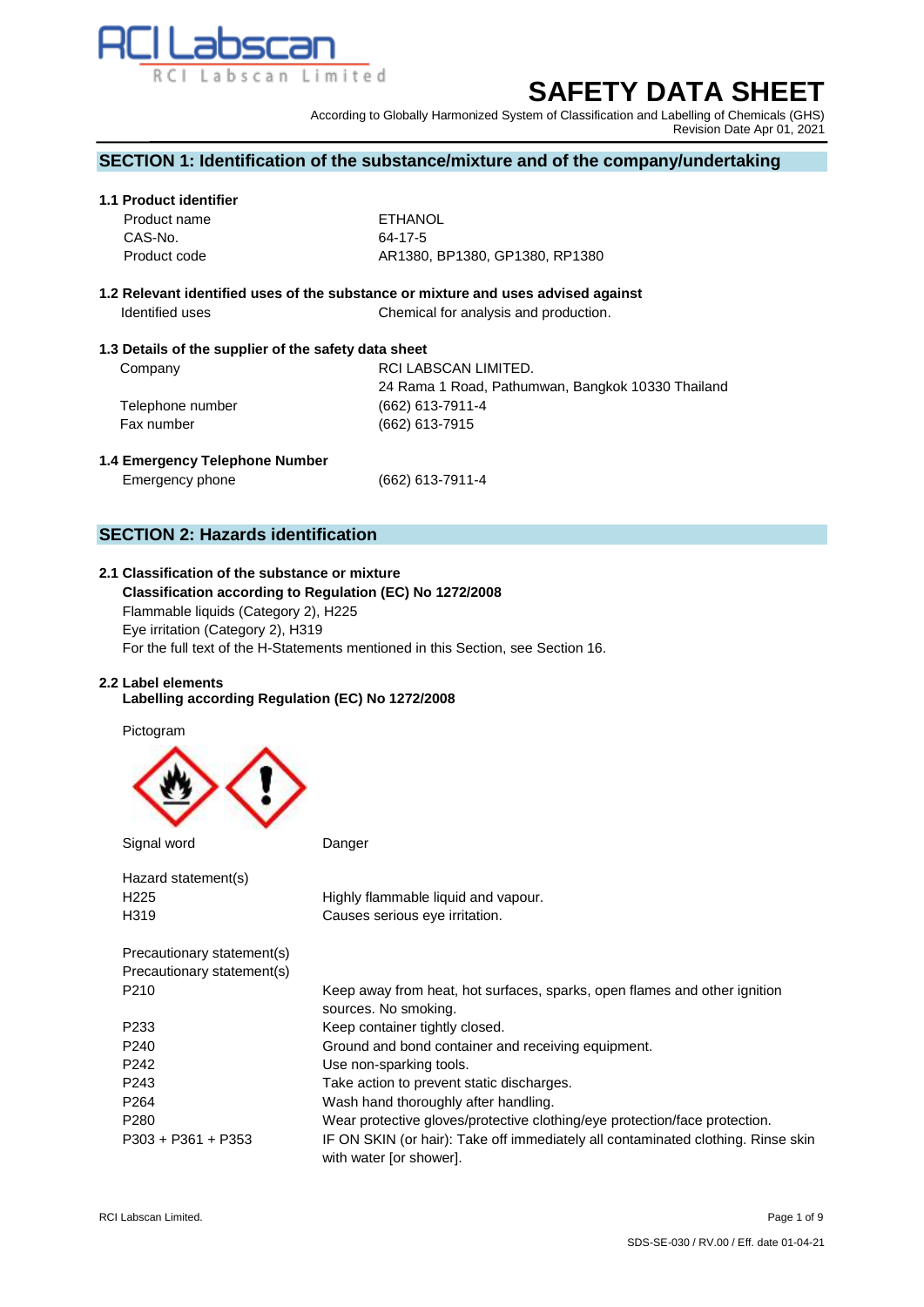| 2.3 Other hazards    | None                                                                                                                                |
|----------------------|-------------------------------------------------------------------------------------------------------------------------------------|
| P403 + P235          | Store in a well-ventilated place. Keep cool.                                                                                        |
| $P337 + P317$        | If eye irritation persists: Get medical help.                                                                                       |
| $P305 + P351 + P338$ | IF IN EYES: Rinse cautiously with water for several minutes. Remove contact<br>lenses, if present and easy to do. Continue rinsing. |
|                      |                                                                                                                                     |

## **SECTION 3: Composition/information on ingredients**

| 3.1 Substances<br>Synonyms |           | Ethyl alcohol Denatured, Denatured alcohol, Ethanol Denatured. |                                  |                  |          |
|----------------------------|-----------|----------------------------------------------------------------|----------------------------------|------------------|----------|
| CAS-No                     | EC-No     | EC-Index-No                                                    | Formula                          | Molecular Weight | Weight % |
| 64-17-5                    | 200-578-6 | 603-002-00-5                                                   | C <sub>2</sub> H <sub>5</sub> OH | 46.07 g/mol      | >99      |

## **Hazardous ingredients according to Regulation (EC) No 1272/2008**

| Component                | <b>Concentration</b> | <b>Classification</b>                |
|--------------------------|----------------------|--------------------------------------|
| <b>Ethanol</b>           |                      |                                      |
| CAS-No<br>64-17-5        | >99%                 | Flammable liquids (Category 2), H225 |
| EC-No<br>200-578-6       |                      | Eye irritation (Category 2), H319    |
| EC-Index-No 603-002-00-5 |                      |                                      |

For the full text of the H-Statements mentioned in this Section, see Section 16.

## **3.2 Denatured**

## **Denatoniumbenzoate**

Synonyms N,N-diethyl-N-[2-(2,6-dimethylphenylamino)-2-oxoethyl]-Benzylammonium benzoate

| CAS-No    | EC-No     | EC-Index-No | Formula              | Molecular Weight | Weight % |
|-----------|-----------|-------------|----------------------|------------------|----------|
| 3734-33-6 | 223-095-2 |             | $C_{28}H_{34}N_2O_3$ | 446.5 g/mol      |          |

## **Hazardous ingredients according to Regulation (EC) No 1272/2008**

|                    | <b>Component</b>         | <b>Concentration</b> | <b>Classification</b>                         |
|--------------------|--------------------------|----------------------|-----------------------------------------------|
| Denatoniumbenzoate |                          |                      |                                               |
| CAS-No             | 3734-33-6                | $<1\%$               | Acute toxicity, Oral (Category 4), H302       |
| EC-No              | 223-095-2                |                      | Acute toxicity, Inhalation (Category 4), H332 |
| EC-Index-No        | $\overline{\phantom{0}}$ |                      |                                               |

#### **Tert-Butyl alcohol**

Synonyms 2-Methyl-2-propanol, Trimethyl carbinol, tert-Butanol

| CAS-No  | EC-No     | EC-Index-No  | Formula      | Molecular Weight | Weight % |
|---------|-----------|--------------|--------------|------------------|----------|
| 75-65-0 | 200-889-7 | 603-005-00-1 | $C_4H_{10}O$ | 74.12 g/mol      | 0.15     |

## **Hazardous ingredients according to Regulation (EC) No 1272/2008**

|                           | <b>Component</b>         | <b>Concentration</b> | <b>Classification</b>                                      |
|---------------------------|--------------------------|----------------------|------------------------------------------------------------|
| <b>Tert-Butyl alcohol</b> |                          |                      |                                                            |
| CAS-No                    | 75-65-0                  | 0.15%                | Flammable liquids (Category 2), H225                       |
| EC-No                     | 200-889-7                |                      | Acute toxicity, Inhalation (Category 4), H332              |
|                           | EC-Index-No 603-005-00-1 |                      | Eye irritation (Category 2), H319                          |
|                           |                          |                      | Specific target organ toxicity - single exposure (Category |
|                           |                          |                      | 3), Respiratory system, H335                               |

For the full text of the H-Statements mentioned in this Section, see Section 16.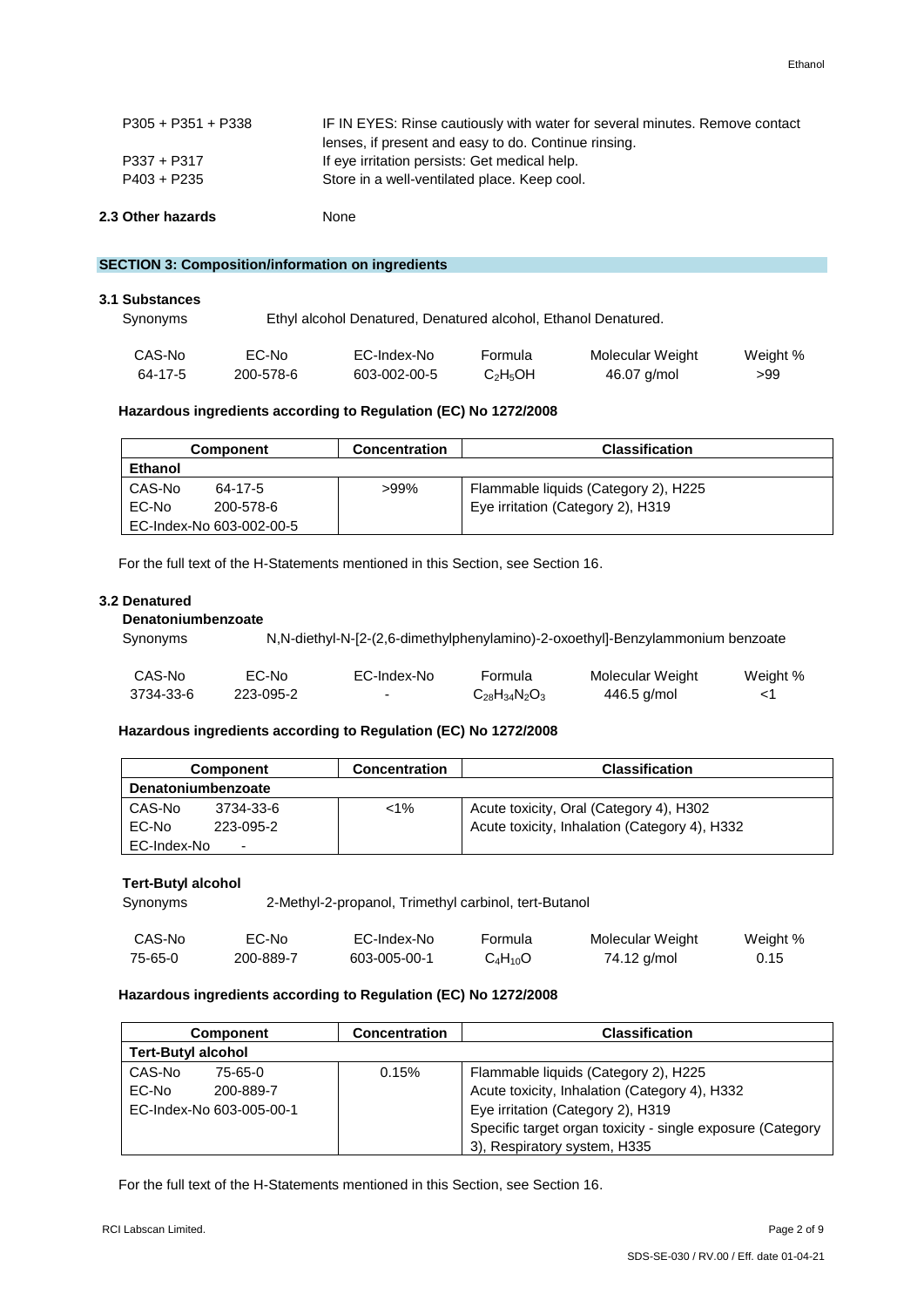#### **SECTION 4: First aid measures**

## **4.1 Description of first aid measures**

| General advice | Show this safety data sheet to the doctor in attendance.                                        |
|----------------|-------------------------------------------------------------------------------------------------|
| Inhalation     | Move to fresh air in case of accidental inhalation of vapors. Keep patient warm. In case of     |
|                | shortness of breath, give oxygen. Apply artificial respiration only if patient is not breathing |
|                | or under medical supervision. No artificial aspiration mouth to mouth or mouth to nose.         |
|                | Use suitable instruments/apparatus.                                                             |
| Skin contact   | Remove contaminated clothing and wash affected skin with soap and water. If signs of            |
|                | poisoning appear, treat as for inhalation. Obtain medical attention. Wash contaminated          |
|                | clothing before reuse. Contaminated combustible material, e.g. clothing ignites more            |
|                | readily and burns fiercely.                                                                     |
| Eye contact    | If the substance has got into the eyes, immediately wash out with plenty of water at least      |
|                | 15 minutes. Obtain medical attention.                                                           |
| Ingestion      | Rinse mouth. Do not induce vomiting. Immediately make victim drink water (two glasses           |
|                | at the most). Keep patient warm. In case of shortness of breath, give oxygen. Apply             |
|                | artificial respiration only if patient is not breathing or under medical supervision. No        |
|                | artificial aspiration mouth to mouth or mouth to nose. Use suitable instruments/apparatus.      |
|                | Obtain medical attention. Never give anything by mouth to an unconscious person.                |

#### **4.2 Most important symptoms and effects, both acute and delayed**

The most important known symptoms and effects are described in section 2.2 and section 11

# **4.3 Indication of any immediate medical attention and special treatment needed**

Not Available

## **SECTION 5: Firefighting measures**

#### **5.1 Extinguishing media**

#### **Suitable extinguishing media**

Extinguish with carbon dioxide, dry chemical, foam or water. In the event of fire, cool tanks with water spray.

#### **5.2 Special hazards arising from the substance or mixture**

Vapors may form explosive mixture with air at ambient temperature. Flash back possible over considerable distance.

## **5.3 Advice for firefighters**

Wear self-contained breathing apparatus and protective suit.

#### **5.4 Further information**

 Standard procedure for chemical fires. Take measures to prevent electrostatic charging. Prevent firefighting water from entering surface water or groundwater.

## **SECTION 6: Accidental release measures**

## **6.1 Personal precautions, protective equipment and emergency procedures**

Evacuate personnel to safe areas. Do not breathe vapors or spray mist. Wear a positive-pressure supplied-air respirator, flame retardant antistatic protective clothing. Shut off leaks if without risk. Keep people away from and upwind of spill/leak.

#### **6.2 Environmental precautions**

Contain or absorb leaking liquid with sand or earth, consults an expert. Prevent liquid entering sewers, basements and workpits. If substance has entered a water course or sewer or contaminated soil, advise police.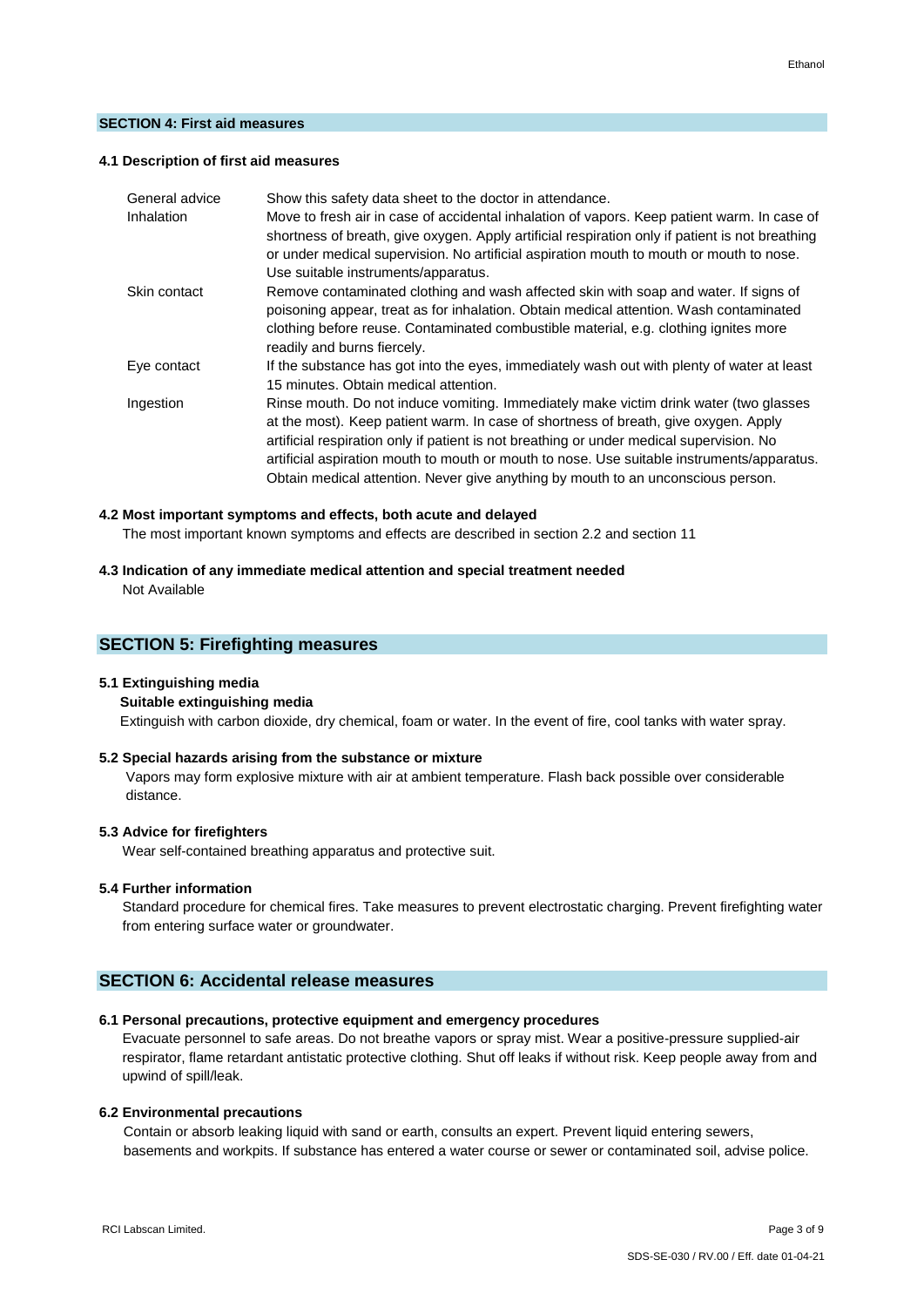#### **6.3 Methods and materials for containment and cleaning up**

Spillage: May react with combustible substances creating fire or explosion hazard and formation of toxic fumes. Take necessary action to avoid static electricity discharge (which might cause ignition of organic vapors). Soak up with inert absorbent material (e.g. sand, silica gel or chemical absorbent pads). Prevent liquid entering sewers, basements and workpits; vapor may create explosive atmosphere. Transfer to covered steel drums. Dispose of promptly.

## **6.4 Reference to other sections**

For disposal see **Section 13**.

## **SECTION 7: Handling and storage**

## **7.1 Precautions for safe handling**

 Keep container tightly closed. Take necessary action to avoid static electricity discharge (which might cause ignition of organic vapors). Use only in area provided with appropriate exhaust ventilation. Do not breathe vapors or spray mist. Avoid contact with skin, eyes and clothing. Do not empty into drains.

#### **7.2 Conditions for safe storage, including any incompatibilities**

Keep tightly closed in a dry, cool and well ventilated place. Keep away from heat and sources of ignition. Keep out of direct sunlight and away from incompatible materials. Store in original container. Electrical equipment should be protected to the appropriate standard.

## **7.3 Specific end use(s)**

Apart from the uses mentioned in section 1.2 no other specific uses are stipulated.

## **SECTION 8: Exposure controls/personal protection**

#### **8.1 Control parameters**

| <b>Application Area</b> | <b>Health Effects</b>      | <b>Exposure</b> | Value                  |
|-------------------------|----------------------------|-----------------|------------------------|
| Worker                  | Acute Local effects        | Inhalation      | 1900 mg/m <sup>3</sup> |
| Worker                  | Long-term Systemic effects | Inhalation      | 950 mg/m $3$           |
| Worker                  | Long-term Systemic effects | Skin contact    | 343 mg/kg Body weight  |
| Consumer                | Acute Local effects        | Inhalation      | 950 mg/m $3$           |
| Consumer                | Long-term Systemic effects | Ingestion       | 87 mg/kg Body weight   |
| Consumer                | Long-term Systemic effects | Inhalation      | 114 mg/m $3$           |
| Consumer                | Long-term Systemic effects | Skin contact    | 206 mg/kg Body weight  |

#### **Predicted No Effect Concentration (PNEC)**

| <b>Compartment</b>           | Value        |
|------------------------------|--------------|
| Aquatic intermittent release | $2.75$ mg/l  |
| Fresh water                  | $0.96$ mg/l  |
| Fresh water sediment         | $3.6$ mg/kg  |
| Marine water                 | $0.79$ mg/l  |
| Oral                         | 720 mg/kg    |
| Sewage treatment plant       | 580 mg/l     |
| Soil                         | $0.63$ mg/kg |
|                              |              |

## **8.2 Exposure controls**

## **Appropriate engineering controls**

The product should only be used in areas from which all naked lights and other sources of ignition have been excluded. Ventilation hoods and fans required when working with organic solvents or in hot melt applications.

#### **Individual protection measures (Personal protective equipment, PPE)**

#### **Eye/face protection**

Goggles giving complete protection to eyes.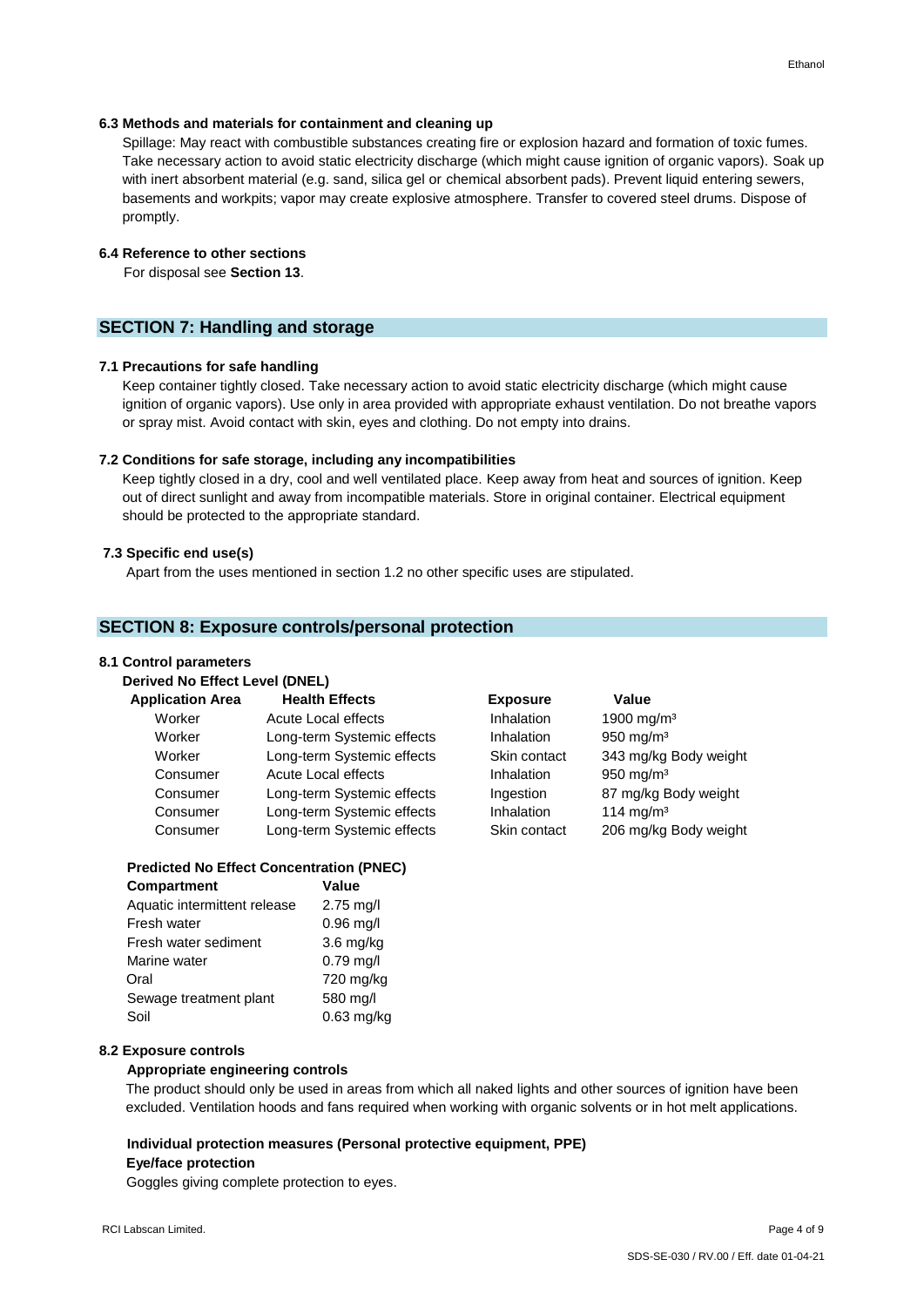## **Skin protection**

 Chemical resistant apron / flame retardant antistatic protective clothing, heavy duty work shoes. Handle with gloves

- Full contact wears gloves from butyl rubber material.
- Splash contact wears gloves from nitrile rubber material.

The select protective gloves have to satisfy the specifications of EU Directive 89/686 EEC and standard EN 374 derived from it.

## **Respiratory protection**

In case of insufficient ventilation, wear suitable respiratory equipment. Required when vapor/aerosols are generated filter A (EN 141 or EN 14387).

#### **Environmental exposure controls**

Prevent liquid entering sewers, basements and workpits.

## **SECTION 9: Physical and chemical properties**

## **9.1 Information on basic physical and chemical properties**

| Appearance: Form                        | Liquid                                                   |  |
|-----------------------------------------|----------------------------------------------------------|--|
| : Color                                 | <b>Colorless</b>                                         |  |
| Odour                                   | Alcohol-like                                             |  |
| <b>Odour Threshold</b>                  | Not Available                                            |  |
| рH                                      | 7.0 at 20 °C                                             |  |
| Melting point/range                     | $-114.5 °C$                                              |  |
| Boiling point/range                     | 78.3 °C at 1013 hPa                                      |  |
| Flash point                             | 12 °C (closed cup)                                       |  |
| Evaporation rate                        | Not Available                                            |  |
| Flammability (solid, gas)               | Not Available                                            |  |
| Explosion limits: lower                 | $3.5 \%$ (V)                                             |  |
| upper                                   | 15 % (V)                                                 |  |
| Vapor Pressure                          | 59 hPa at 20°C                                           |  |
| <b>Relative Vapor Density</b>           | 1.6                                                      |  |
| Density                                 | 0.790 g/ml at $20^{\circ}$ C                             |  |
| Water solubility                        | Soluble at 20°C                                          |  |
| Partition coefficient (n-octanol/water) | log Pow: -0.32                                           |  |
| Auto-Ignition temperature               | 425 $^{\circ}$ C                                         |  |
| Decomposition Temperature               | Not Available                                            |  |
| Viscosity                               | 1.2 mPa.s at $20^{\circ}$ C                              |  |
| Explosive properties                    | Not Explosive                                            |  |
| Oxidizing properties                    | The substance or mixture is not classified as oxidizing. |  |
|                                         |                                                          |  |

# **SECTION 10: Stability and reactivity**

## **10.1 Reactivity**

Heat sensitive/decomposition.

#### **10.2 Chemical stability**

Stable under recommended storage conditions.

#### **10.3 Possibility of hazardous reactions**

Risk of explosion in contact with chlorine, strong oxidizing agents, nitric acid, calcium hypochlorite, halogen oxides, disulphur difluoride, acetic anhydride + salts + acids, isocyanates, potassium, potassium dioxide, potassium permanganate/sulfuric acid, sodium, sodium hypochloride, sodium peroxide, perchlorates, peracids, perchloro nitrile, mercury nitrate, oxygen (liquid), sulfuric acid + hydrogen peroxide, silver/nitric acid, silver nitrate, silver nitrate/ammonia, silver oxide/ammonia, nitrogen dioxide, conc. hydrogen peroxide.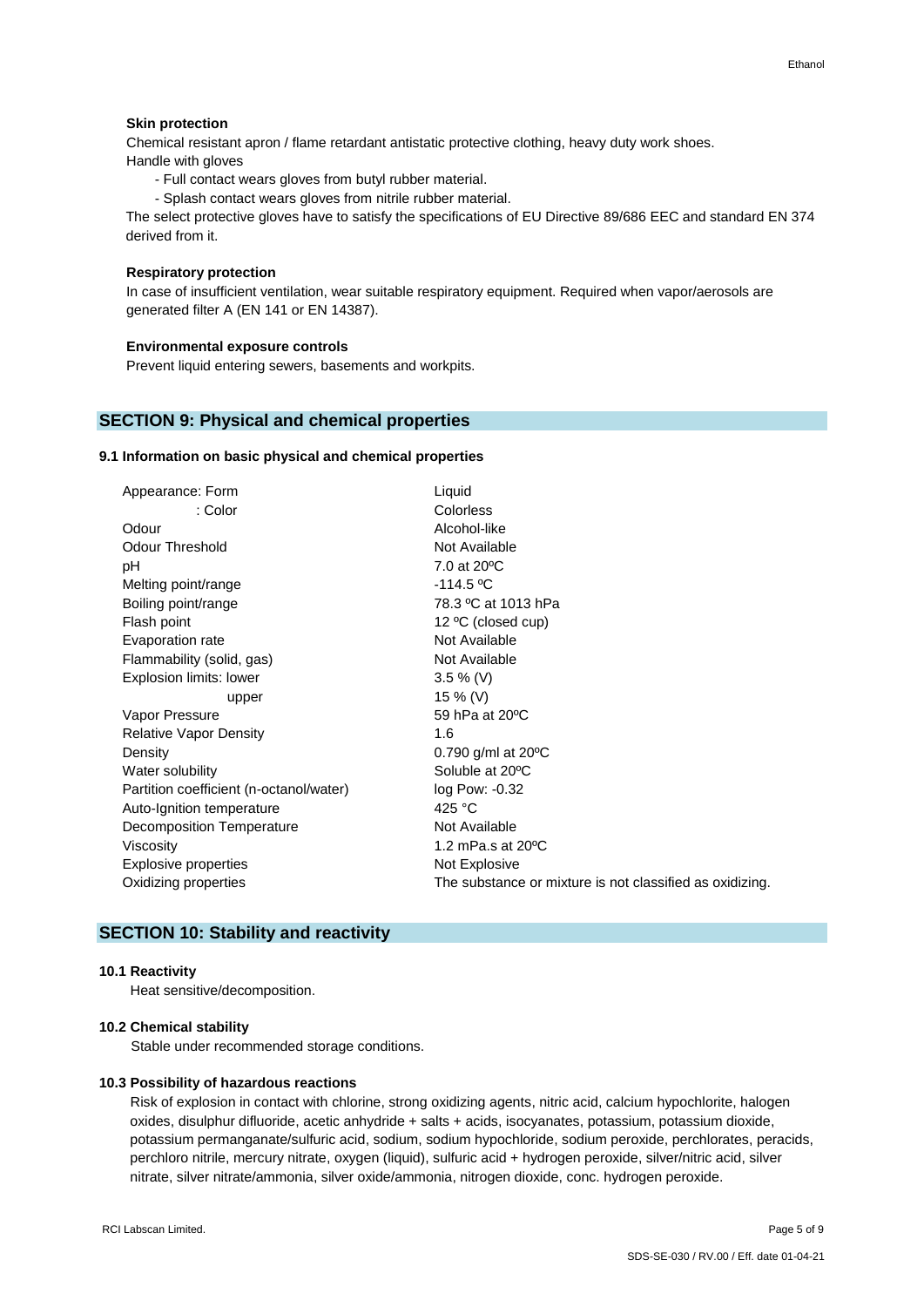The substance can react dangerously with alkali/alkaline earth metals, fluorine, reducing agents, acetylene bromide, acetylene chloride, barium perchlorate, bromine trifluoride, chromium trioxide, chromyl chloride, oxiran, iodine heptafluoride, potassium tert.-butoxide, lithium hydride, phosphorus trioxide, platinum black, nitric acid/potassium permanganate, acid anhydrides, acids, uranium hexafluoride, zirconium(IV)-chloride, zirconium(IV)-iodide

#### **10.4 Conditions to avoid**

Moisture, heat, flames and sparks.

#### **10.5 Incompatible materials**

Alkali metals, alkaline earth metals, alkali oxides, strong oxidizing agents, halogen-halogen compound, chromyl chloride, ethylene oxide, fluorine, perchlorates, potassium permanganate, sulfuric acid, perchloric acid, permanganic acid, oxides of phosphorus, nitric acid, nitrogen dioxide, uranium hexafluoride, hydrogen peroxide, chromium(VI) oxide.

Unsuitable working materials: various plastics, rubber.

#### **10.6 Hazardous decomposition products**

Carbon monoxides, Carbon dioxides (Hazardous decomposition products from under fire condition).

## **SECTION 11: Toxicological information**

#### **11.1 Information on toxicological effects**

## **Acute toxicity**

 $LC_{50}$  (inhalation, rat): > 95.6 mg/l /4h LD<sub>50</sub> (oral, rat): 6200 mg/kg

## **Acute oral toxicity**

Symptoms: nausea and vomiting

## **Acute inhalation toxicity**

Slight mucosal irritations.

# **Skin corrosion/irritation**

Slight irritant

# **Serious eye damage/eye irritation**

Slight irritant

## **Respiratory or skin sensitization**

Sensitisation test: Magnusson and Kligman is negative.

#### **Germ cell mutagenicity**

Bacterial mutagenicity; Salmonella typhimurium is negative.

## **Carcinogenicity** Not Available

**Reproductive toxicity** Not Available

# **Teratogenicity** Not Available

 **Specific target organ toxicity (STOT) - single exposure** Not Available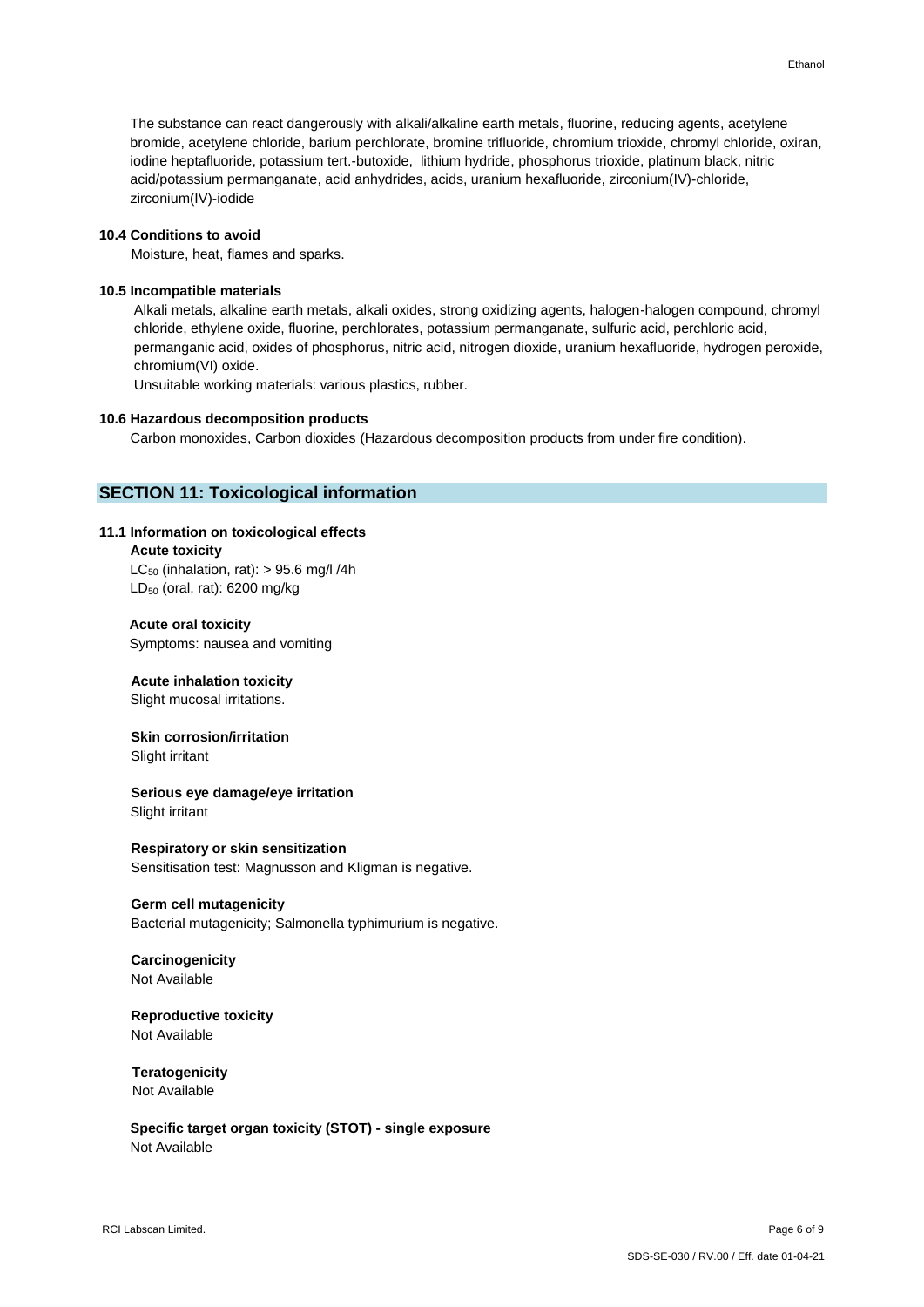# **Specific target organ toxicity (STOT) - repeated exposure**

Not Available

## **Aspiration hazard**

Not Available

## **Further information**

After absorption of large quantities; dizziness, inebriation, narcosis, respiratory paralysis. The product should be handled with the care usual when dealing with chemicals.

# **SECTION 12: Ecological information**

## **12.1 Toxicity**

| Toxicity to fish                   | $LC_{50}$ L.idus: 8140 mg/l /48h.                   |  |
|------------------------------------|-----------------------------------------------------|--|
| Toxicity to daphnia                | EC <sub>50</sub> Daphnia magna: 9268-14221 mg/l/48h |  |
| and other aquatic invertebrates    |                                                     |  |
| Toxicity to algae                  | IC <sub>5</sub> Sc.quadricauda: 5000 mg/l /7d       |  |
| Toxicity to bacteria               | $EC5$ Ps. Putida: 6500 mg/l /16d.                   |  |
| 12.2 Persistence and degradability |                                                     |  |
| Biodegradability                   | 94% Readily biodegradable                           |  |
| 12.3 Bioaccumulative potential     |                                                     |  |

## Partition coefficient (n-octanol/water) log Pow: -0.32 (experimental).

No Bioaccumulation (log P o/w <1).

## **12.4 Mobility in soil**

Not Available

## **12.5 Other adverse effects**

 Biological effects: In high concentrations; Harmful effect on aquatic organisms. When used properly, no impairments in the function of waste water treatment plant are to be expected. Do not allow to enter waters, waste water or soil.

## **SECTION 13: Disposal considerations**

## **13.1 Waste treatment methods**

## **Product**

 There are no uniform EC Regulations for the disposal of chemicals or residues. Chemical residues generally count as special waste. The disposal of the latter is regulated in the EC member countries through corresponding law and regulations. We recommend that you contact either the authorities in charge or approved waste disposal companies which will advise you on how to dispose of special waste or burn in a chemical incinerator equipped with an afterburner and scrubber but exert extra care in igniting as this material is highly flammable. Observe all federal, state, and local environmental regulations.

## **Contaminated packaging**

 Disposal in compliance with official regulations. Handle contaminated packaging as hazardous waste in the same way of the substance itself. If not officially specified differently, non-contaminated packaging may be treated like household waste or recycled.

## **SECTION 14: Transport information**

 **Land Transport (ADR/RID)**  UN Number 1170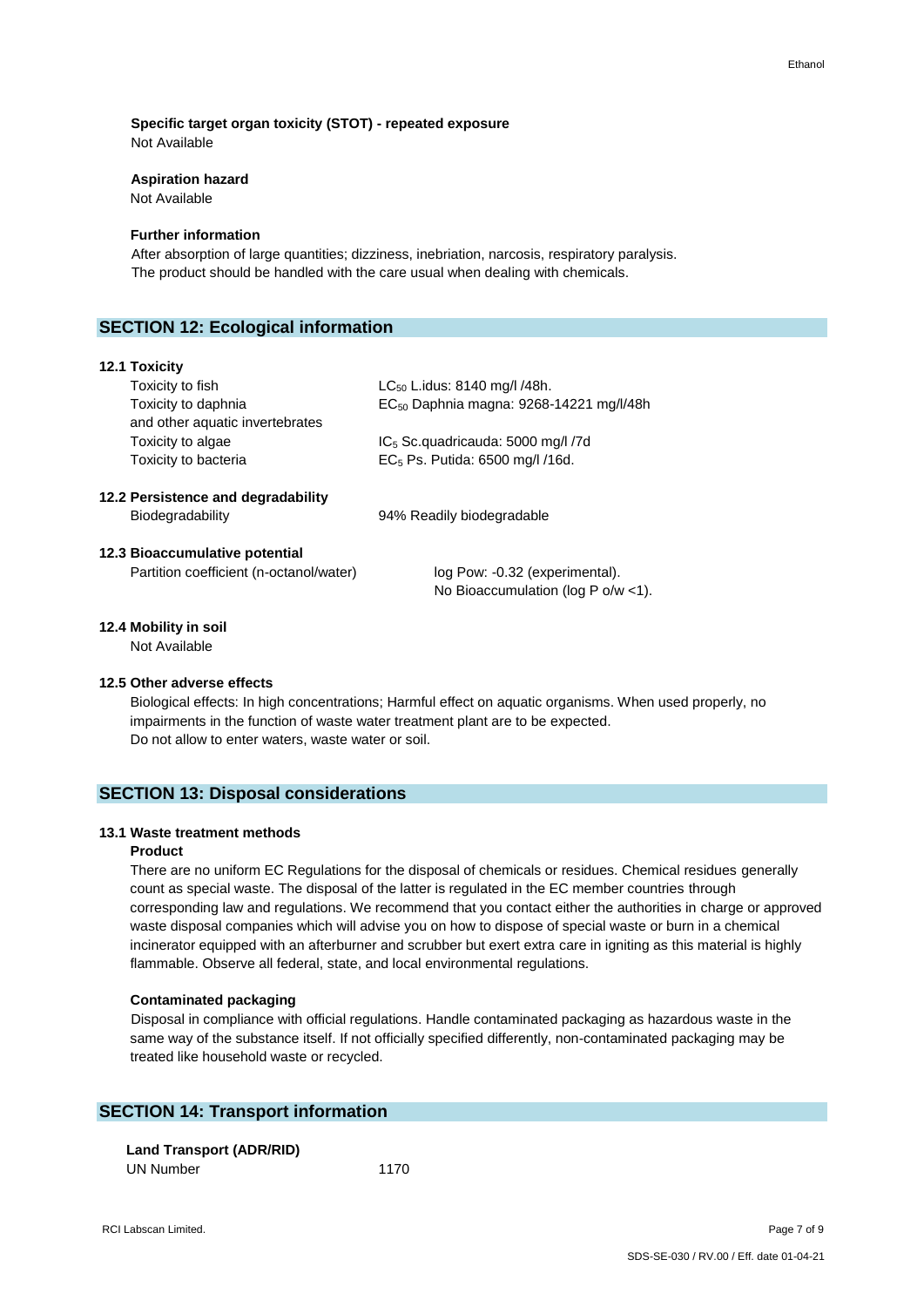| UN proper shipping name           | <b>ETHANOL</b> |
|-----------------------------------|----------------|
| Transport hazard class(es)        | 3              |
| Packing group                     | Ш              |
| Environmental hazards             | No             |
| Special precautions for user      | Yes            |
| Sea transport (IMDG)              |                |
| <b>UN Number</b>                  | 1170           |
| UN proper shipping name           | <b>ETHANOL</b> |
| Transport hazard class(es)        | 3              |
| Packing group                     | Ш              |
| Marine pollutant                  | No             |
| Special precautions for user      | Yes            |
| FmS                               | $F-F$ S-D      |
| Air transport (IATA)              |                |
| <b>UN Number</b>                  | 1170           |
| UN proper shipping name           | <b>ETHANOL</b> |
| Transport hazard class(es)        | 3              |
| Packing group                     | п              |
| Environmental hazards             | No             |
| Special precautions for user      | Nο             |
| <b>River transport (AND/ADNR)</b> |                |

(Not examined)

## **SECTION 15: Regulatory information**

This safety datasheet complies with the requirements of Globally Harmonized System of Classification and Labelling of Chemicals (GHS)

**15.1 Safety, health and environmental regulations/legislation specific for the substance or mixture** Not Available

## **15.2 Chemical Safety Assessment**

For this product a chemical safety assessment was not carried out.

# **SECTION 16: Other information**

## **Full text of H-Statements referred to under sections 2 and 3**

| H <sub>225</sub> | Highly flammable liquid and vapour. |
|------------------|-------------------------------------|
| H <sub>302</sub> | Harmful if swallowed.               |
| H <sub>319</sub> | Causes eye irritation.              |
| H332             | Harmful if inhaled.                 |
| H335             | May cause respiratory irritation    |
|                  |                                     |

## **Recommended restrictions**

Take notice of labels and safety data sheets for the working. Chemicals Take necessary action to avoid static electricity discharge.

## **Reference**

Globally Harmonized System of Classification and Labelling of Chemicals (GHS). Labelling according to EC Directives 67/548 EEC and Regulation (EC) No 1272/2008. Transportation information according to Recommendations on the Transport of Dangerous Goods, Model Regulations. Twelfth revised edition. United Nations.